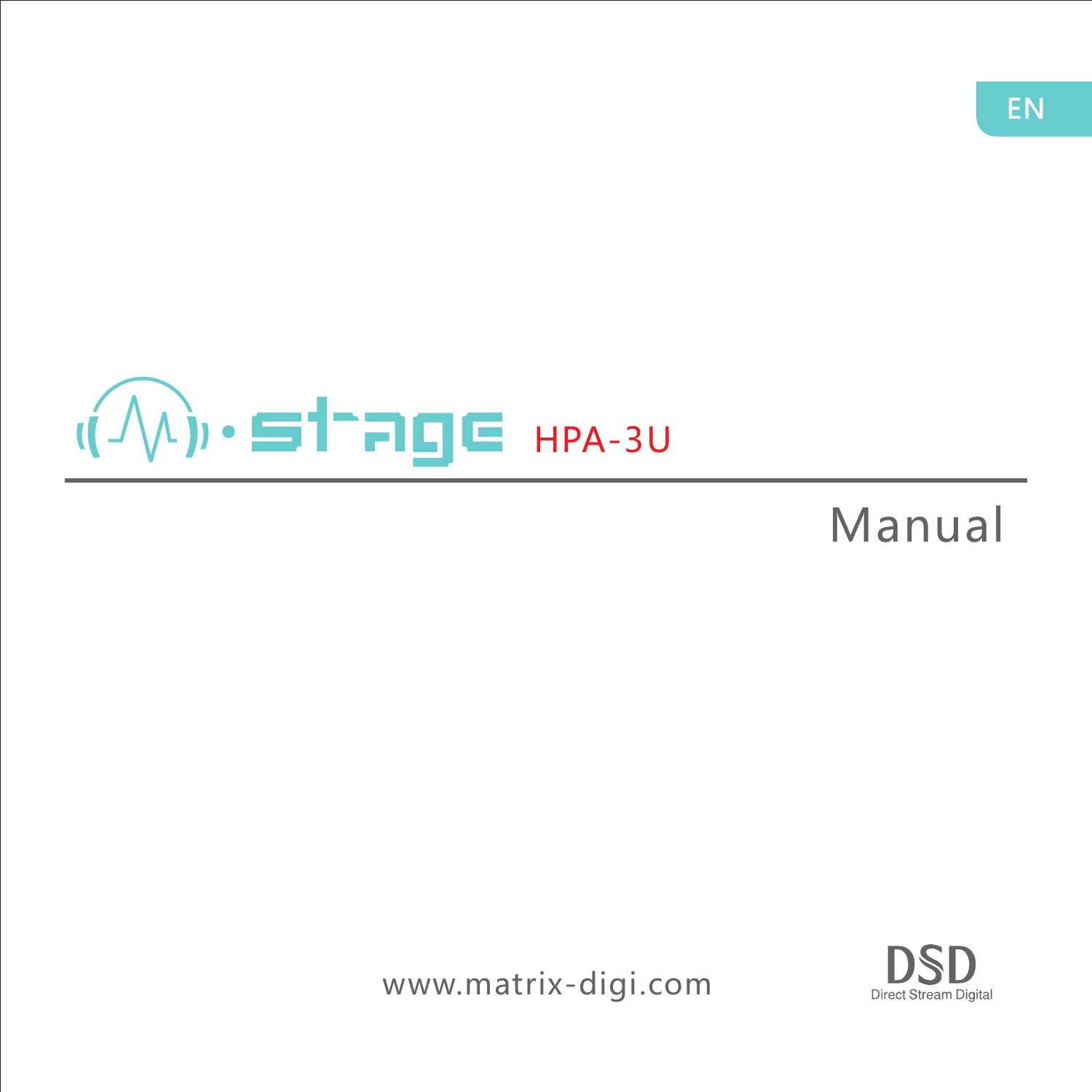### **Overview**

- HPA-3U is a biggest evolution since the M-Stage series headphone amplifier came out, the new appearance, the new circuit design and radical performance improvement to make it all difference.
- Full-band of THD + N less than 0.0003%, SNR up to -112dB, bandwidth not less than 150k at -3dB gain, 0.2Ω ultra low output impedance, three gain level options to fit for the different impedance and sensitivity headphone, all of these excellence performance improvements to be born the brand new HPA-3U!
- The most stable XMOS U series USB controller on the new USB module, support 24 bit/192kHz sample rate PCM signal playback, DOP method DSD playback capacity, the biggest bright spot is that can be played with your iOS and the most Android devices.
- Excellent structural design to quickly dissipate the heat of power tube via the shell, to ensured the stability of the work; full symmetric circuit layout makes two channels audio have the isometric path; driver stage use the precision constant current source and establish stable working point; Parallel output of the output stage can effectively reduce the output impedance, and improved driving capability, extended dynamic range.
- ALPS 27 series volume potentiometer, Wima and Nichicon audio grade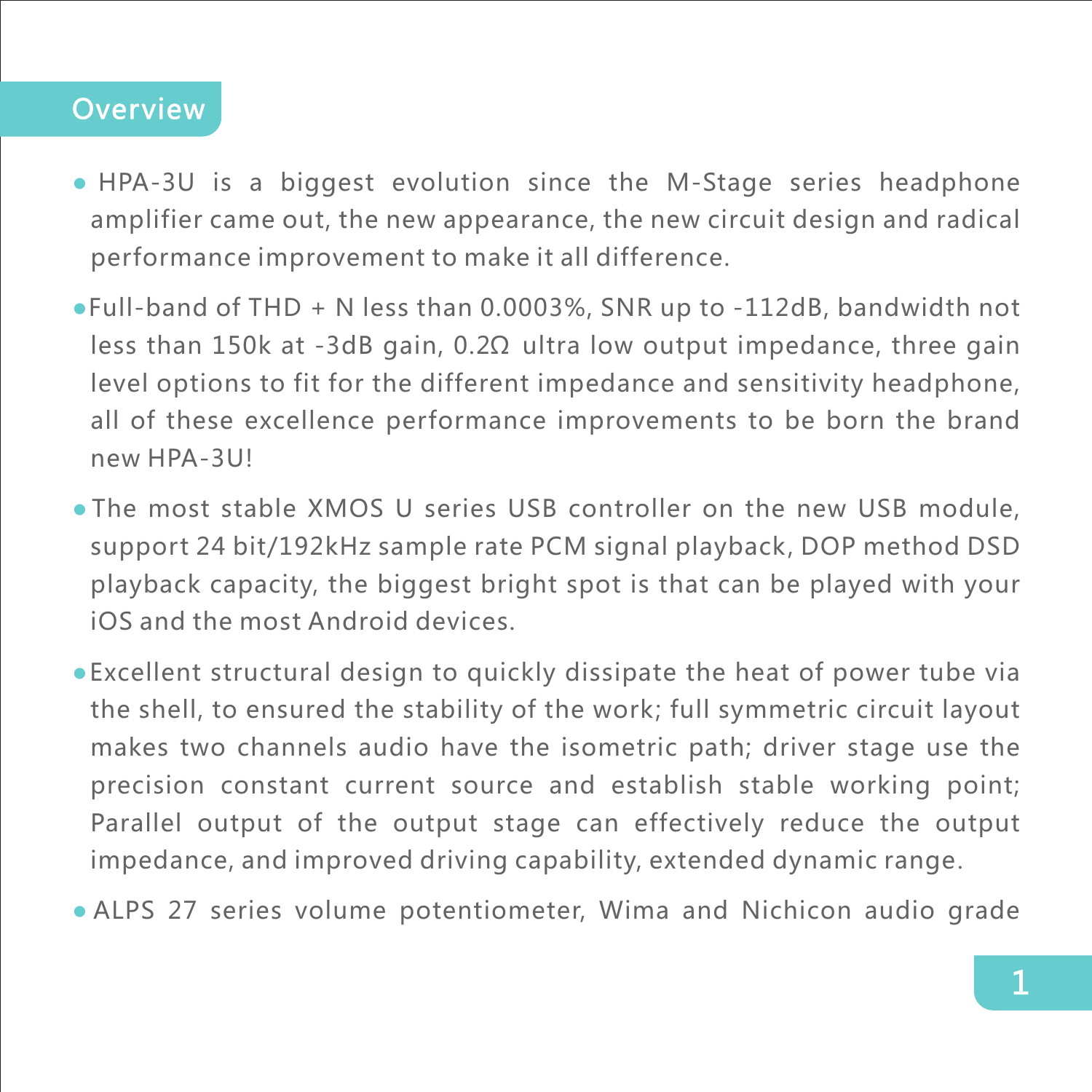## **Overview**

capacitors, Noratel toroidal transformer, precision non-inductive resistance, every carefully chosen components to make HPA-3U not only presents the perfect sound, but also a more stable and reliable working status.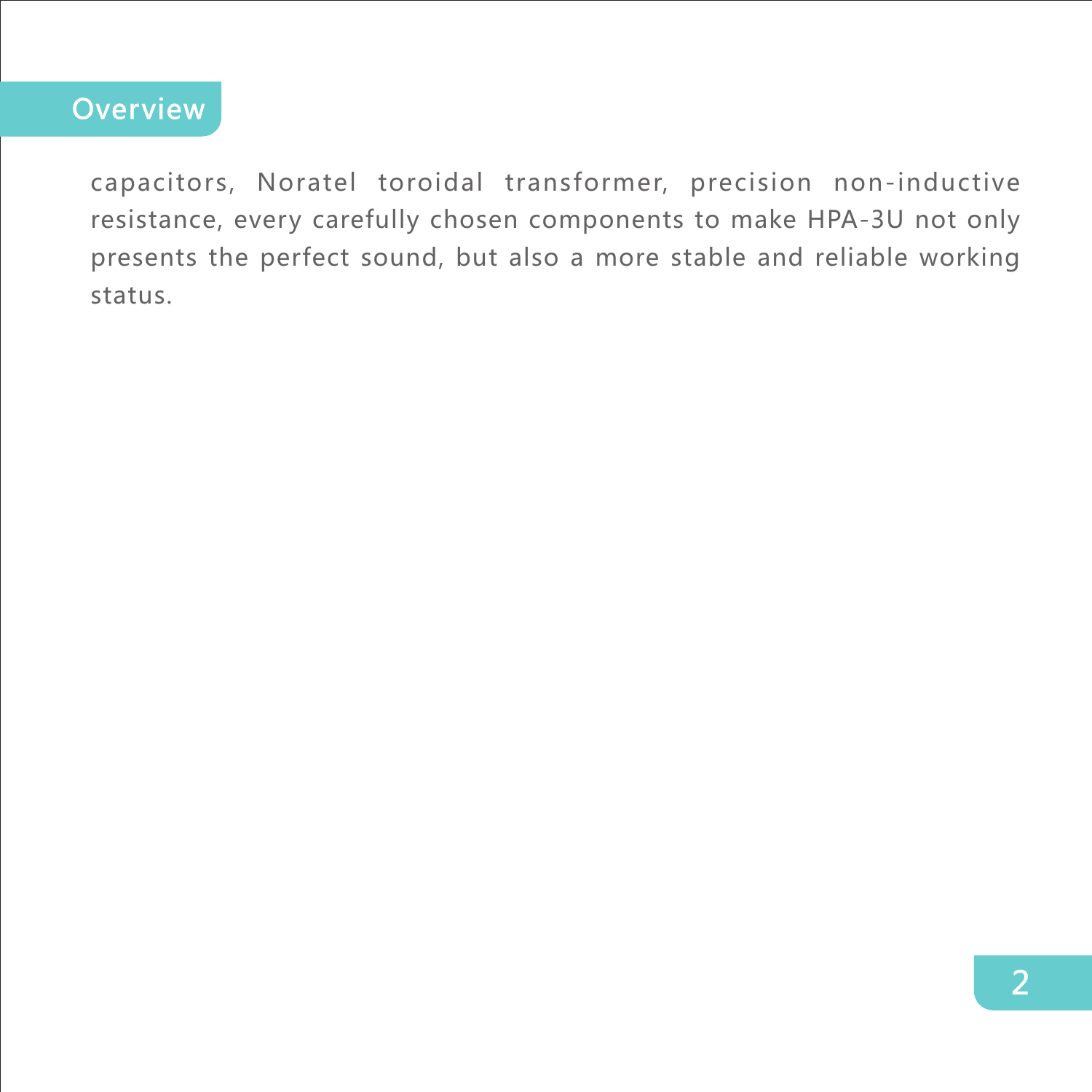# The Front Panel



- **O** Headphone Jack
- **2** Power LED Indicator
- **DSD LED Indicator**
- **O** Input Source Switch
- **G** Gain Switch
- **G** Volume Knob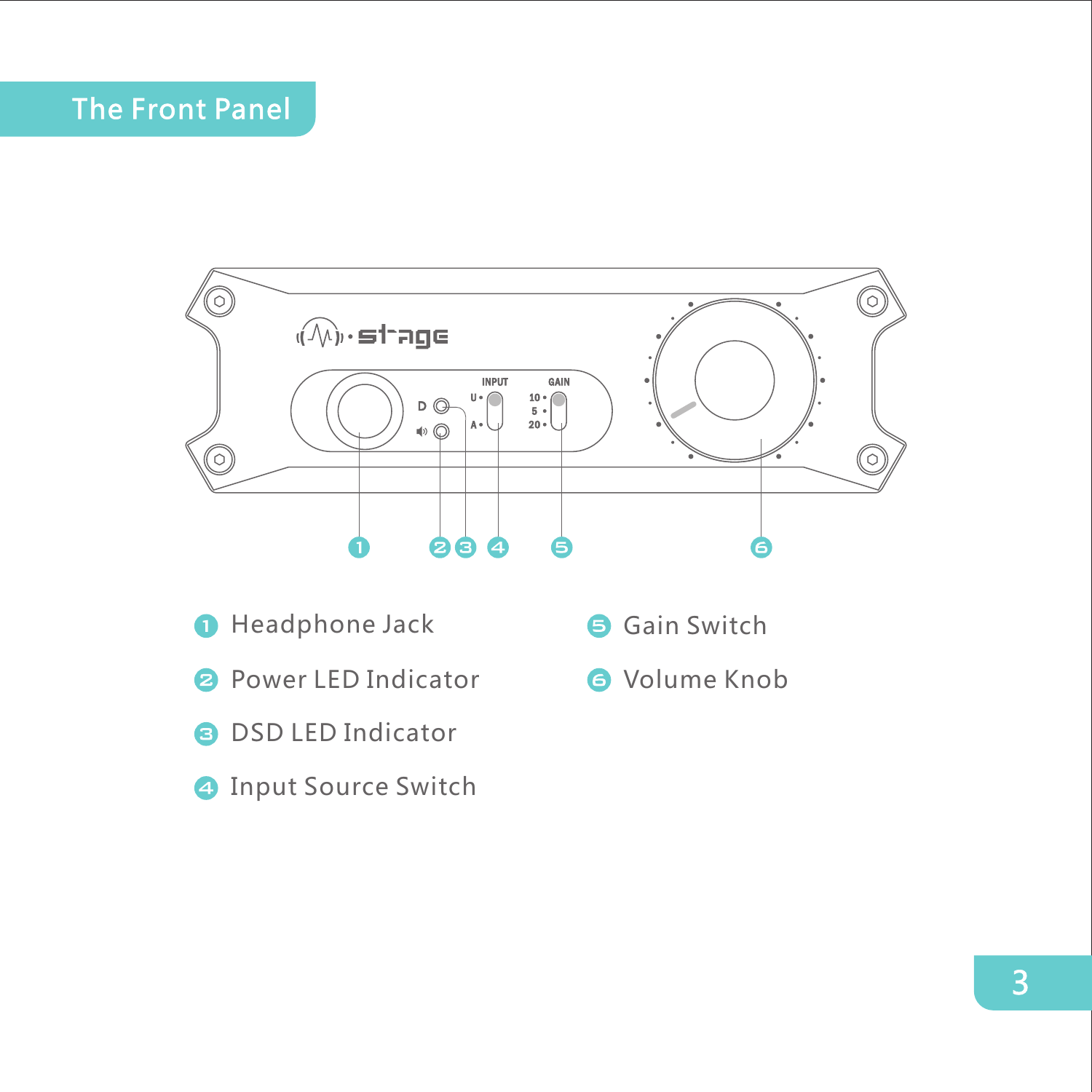### The Rear Panel



- Right Channel Analog Output **O** USB Input 6
- **2** Left Channel Analog Input **B** Power Switch
- Right Channel Analog Input AC Power Input
- Left Channel Analog Output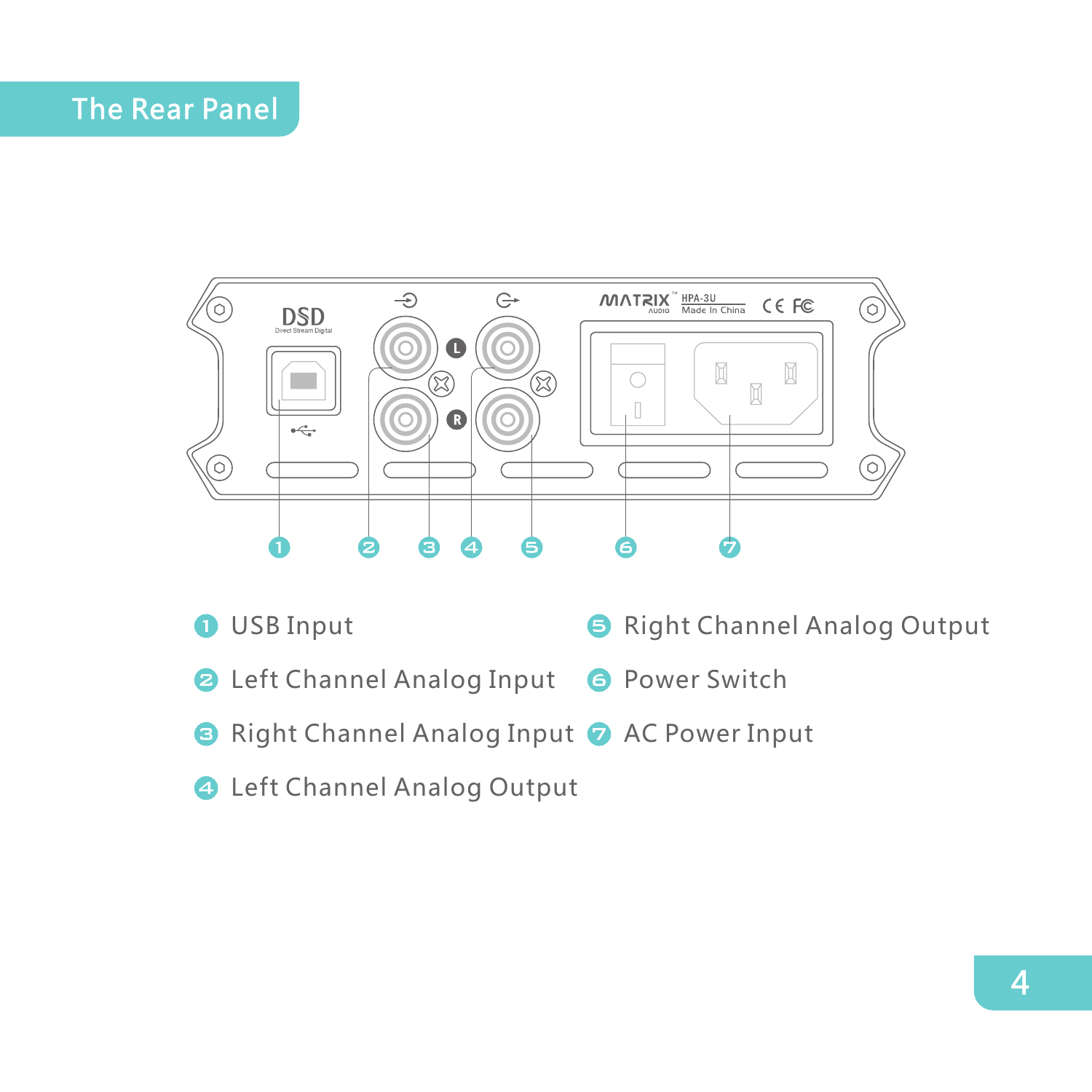### AC Power

- HPA-3U compatible with AC 100-120V and AC 200-240V two voltage environments, please set the voltage switch on the right position according to your local voltage environment before using.
- The voltage switch is on the left side, the two sections of the voltage switch are 115V and 230V, the following is the voltage range:

115V position is fit for AC100V-120V 50/60Hz

230V position is fit for AC220V-240V 50/60Hz

Please ensure the input voltage is in the right range before using, the incorrect voltage input can damage your device.

- The fuse of HPA-3U on the left side, press down and turn the fuse plug can take out the fuse.
- For reducing the noises and getting the best playback effect, please use the three-phase source wires of the power cord which includes the ground terminal, and ensure the ground is reliable connection.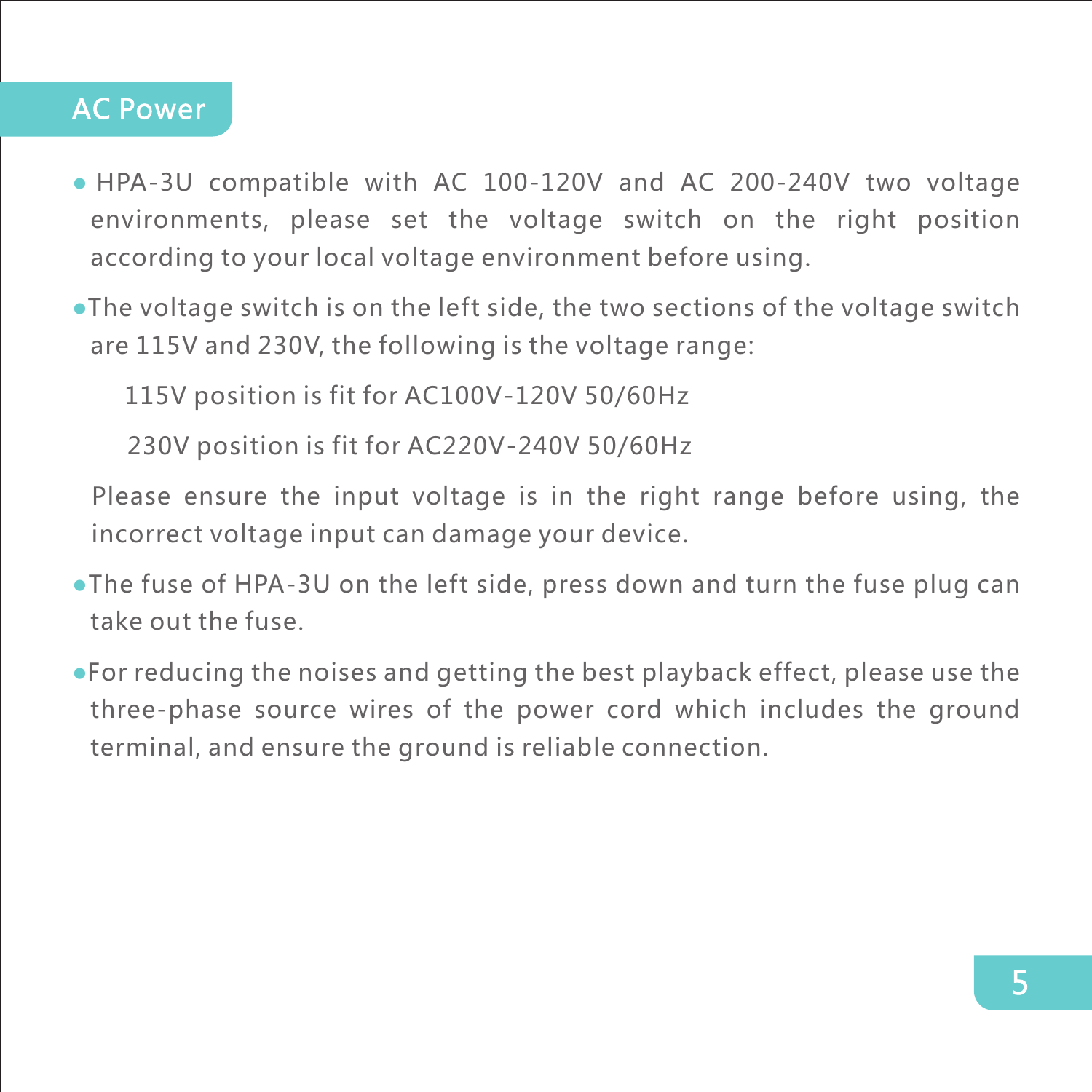### Settings & Usage

### ● Power On/Off

Connected the power plug to the HPA-3U, turn on the power switch, the working LED indicator will light up about one second, then the HPA-3U will enter the working status.

### ● Switching Input Channels

Using front panel input source switch for switching between the RCA input and USB input.

#### ● Gain Control

The gain switch on the front panel, can set the gain at 5dB, 10dB or 20dB.

● Volume Control

Using the volume knob to adjust the volume, to avoid excessive volume causes hearing damage, please make sure the volume knob on the suitable position before power on.

#### ● Headphone Output

The 1/4" headphone jack is a stereo interface, please do not connect the mono plug into it, otherwise it will have the risk to damage your device. The rear panel line output will automatically muted when headphone jack is plugged in.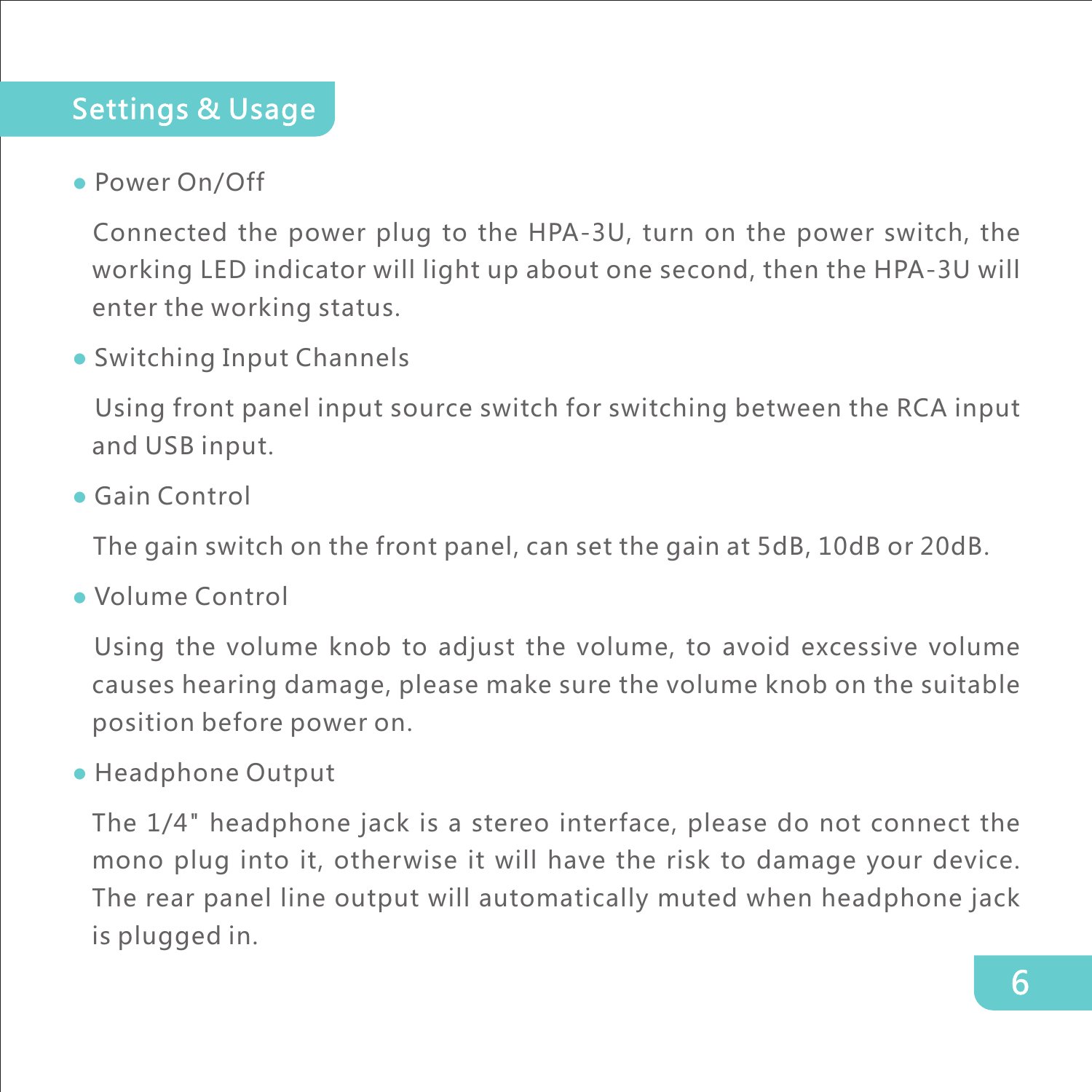### Settings & Usage

HPA-3U can eliminate the power on/off impact noise with its own protection circuit, if a failure caused the amplifier output a higher voltage that the working LED indicator will be off, in this case, please disconnect the headphone plug quickly from the HPA-3U to protect your headphone.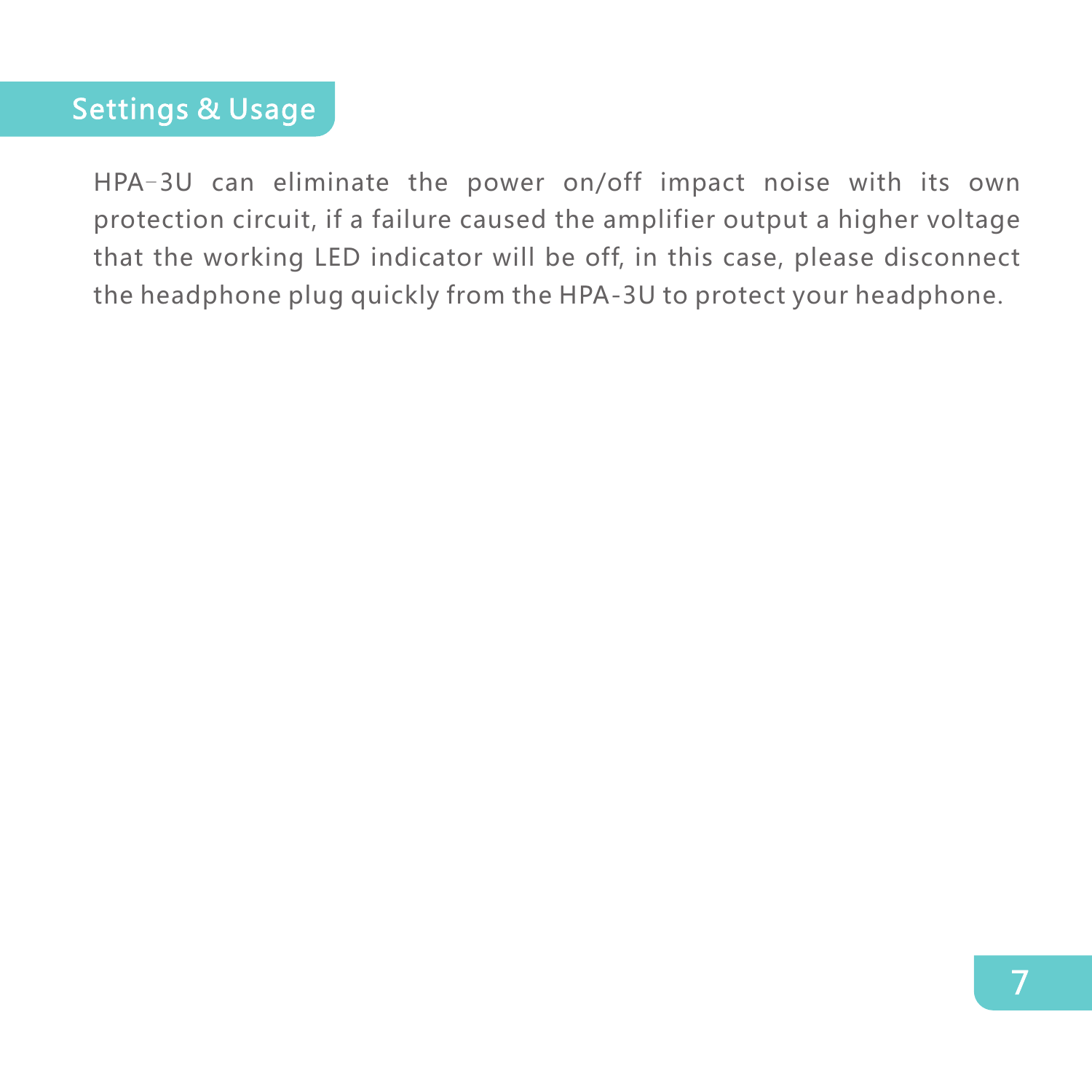● HPA-3U installation of Windows drivers.

Double-click the driver installation file, and select "Next"

| Setup               | $\overline{\mathbf{X}}$<br>. .<br>$\overline{\phantom{0}}$                                                                                                                                                                                                                                         |
|---------------------|----------------------------------------------------------------------------------------------------------------------------------------------------------------------------------------------------------------------------------------------------------------------------------------------------|
|                     | Welcome to the M-STAGF v2 24 0<br><b>Setup Wizard</b>                                                                                                                                                                                                                                              |
| <b>MATRIX</b>       | This wizard will guide you through the installation of<br>M-STAGE v2.24.0.<br>It is recommended that you dose all other applications<br>before starting Setup. This will make it possible to update<br>relevant system files without having to reboot your<br>computer.<br>Click Next to continue. |
| www.matrix-digi.com |                                                                                                                                                                                                                                                                                                    |
|                     | Cancel<br>Next >                                                                                                                                                                                                                                                                                   |

Please select the installation path and select "Install"

| <b>Choose Install Location</b><br>Choose the folder in which to install M-STAGE v2.24.0.                                                                                          |        |
|-----------------------------------------------------------------------------------------------------------------------------------------------------------------------------------|--------|
| Setup will install M-STAGE v2.24.0 in the following folder. To install in a different folder, click<br>Browse and select another folder. Click Install to start the installation. |        |
| <b>Destination Folder</b>                                                                                                                                                         | Browse |
| C: \Program Files\Matrix Audio\M-STAGE                                                                                                                                            |        |
| Space required: 1.7MB<br>Space available: 62.3GB                                                                                                                                  |        |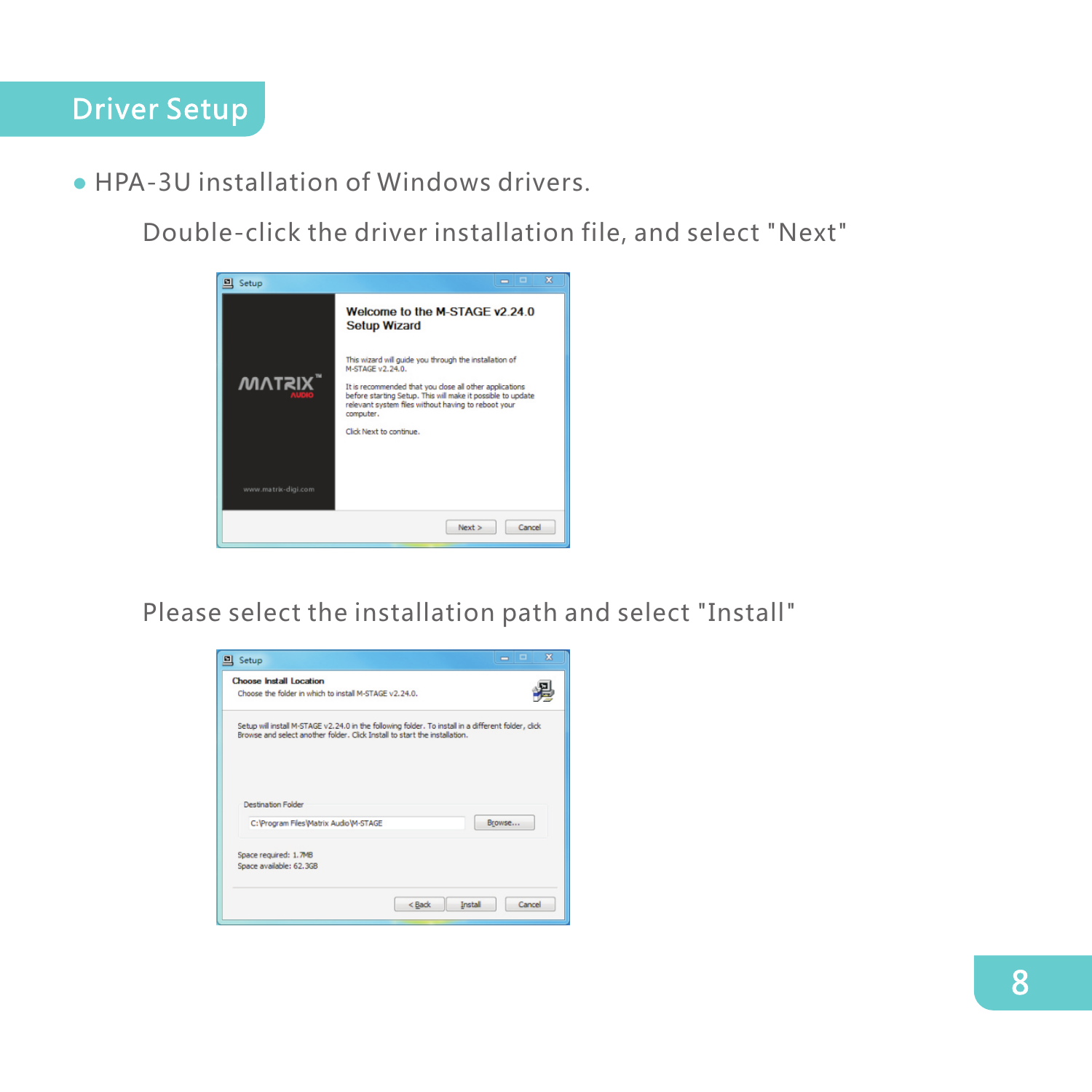

#### Installation completed, select "next"



Select "Finish", the driver installation is completed

| ه<br>Setup          | - -                                                                                |
|---------------------|------------------------------------------------------------------------------------|
|                     | Completing the M-STAGE v2.24.0<br><b>Setup Wizard</b>                              |
| <b>MATRIX</b>       | Please disconnect and reconnect the device you<br>wish to install, and turn it on. |
| www.matrix-digi.com |                                                                                    |
|                     | $<$ Back<br>Finish                                                                 |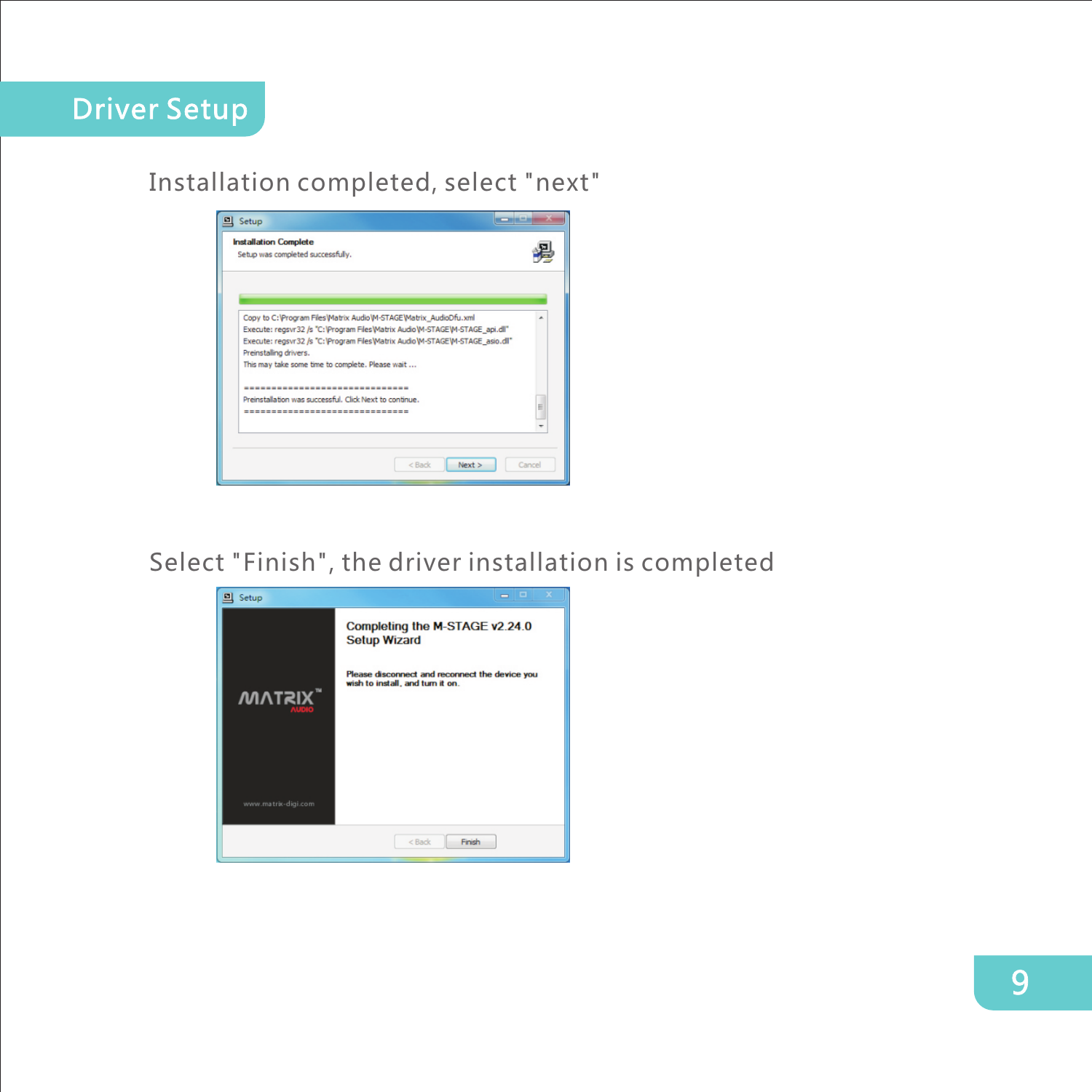### Driver Setup

● The Mac OS X 10.6.4 and above version have native support and do not require a driver, select the audio device directly to "MATRIX Audio M-STAGE" in System Preferences.

| 000                                                                          | 声音               |            |
|------------------------------------------------------------------------------|------------------|------------|
| $\begin{array}{c c c c c} A & & \rightarrow & \\ \hline \end{array}$<br>全部显示 |                  | $\alpha$   |
|                                                                              | 输入<br>声音效果<br>输出 |            |
| 选择声音输出设备:                                                                    |                  |            |
| 名称                                                                           | 类型               |            |
| 内置扬声器                                                                        | 内律               |            |
| <b>Matrix Audio M-STAGE</b>                                                  | <b>USB</b>       |            |
| 所选设备的设置:                                                                     |                  |            |
|                                                                              | 所选设备没有输出控制       |            |
|                                                                              |                  |            |
|                                                                              |                  | (7)        |
| 音频端口用作:                                                                      | 声音输出             | ÷          |
| 输出音量:                                                                        | ٠<br>٠<br>٠      | ■り)<br>□静音 |
|                                                                              | ■在業单栏中显示音量       |            |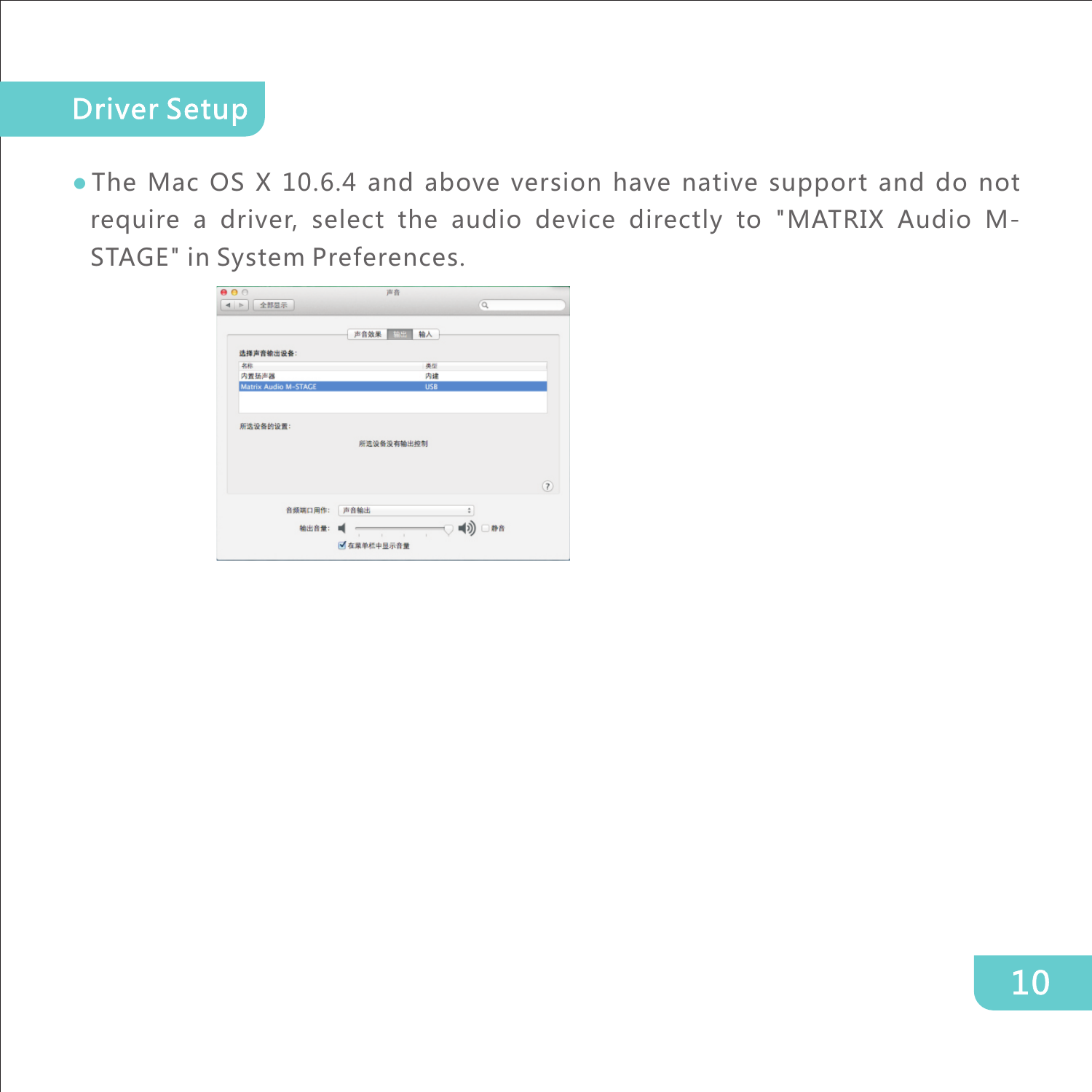### Technical Specification

● Line Output ● Headphone Output ● Gain Control SNR: >-112dB A-weighting THD+N: <0.0003% at 1kHz 1VRMS A-weighting Frequency Response: 20Hz-20kHz(+0.01dB/-0.04dB) Out Impedance: 51ohms SNR: >-112dB A-weighting THD+N: <0.0003% at 33ohms 90mW 1kHz A-weighting Frequency Response: 20Hz-20kHz(+0.01dB/-0.04dB) Output Impedance: 0.2ohms Output power: 2800mW at 33ohms at THD+N=0.01% 420mW at 300ohms at THD+N=0.01% 210mW at 600ohms at THD+N=0.01%

5=5dB 10=10dB 20=20dB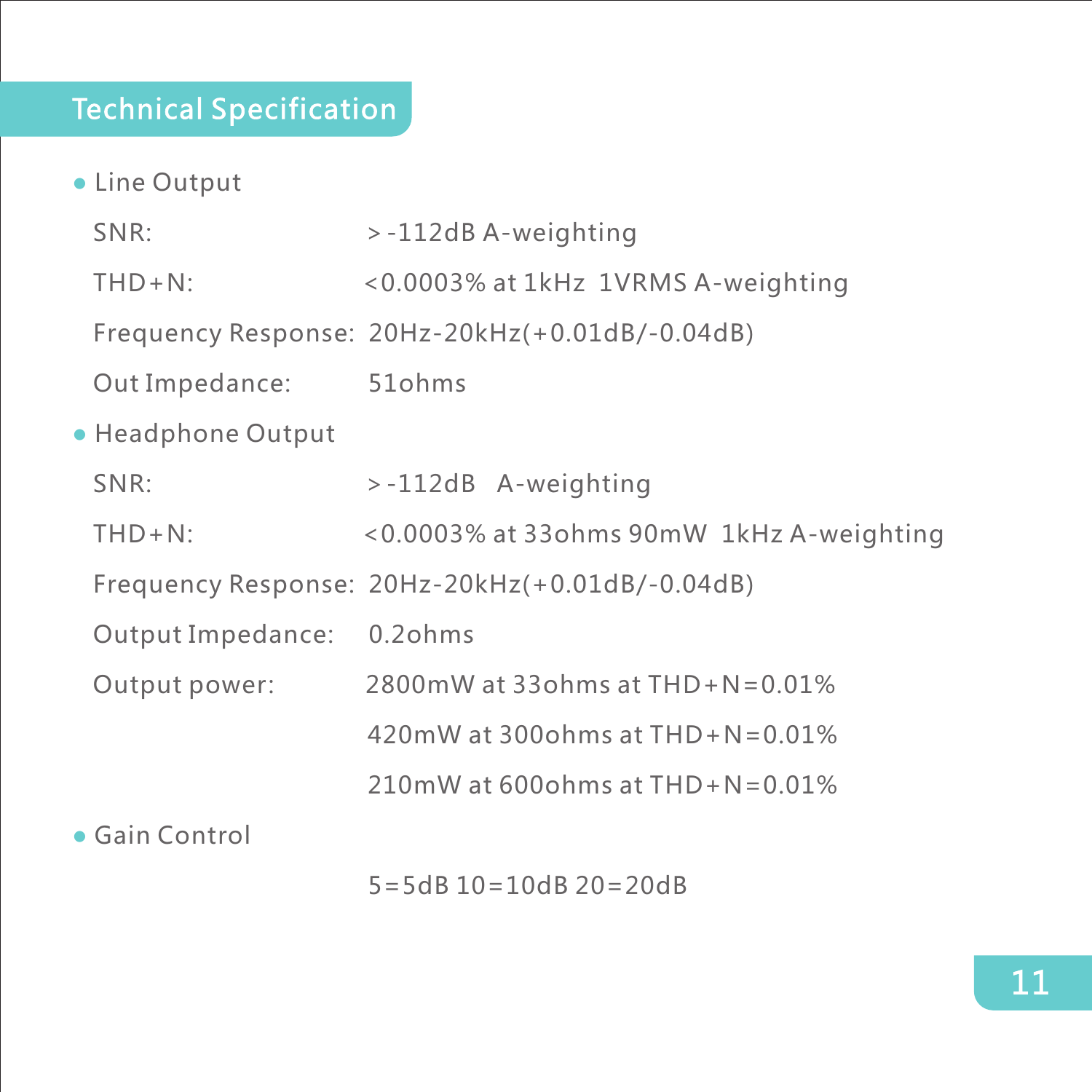### Technical Specification

- USB Input
	- USB Chip: XMOS U-Series Asynchronous USB Chip
	- D/A Chip: Texas Instruments DSD1793
	- SNR: >-110dB A-weighting
	- THD+N: <0.002% at 1kHz A-weighting
	- PCM SAMPLE RATE: 16-24Bit/44.1kHz 48kHz 88.2kHz 96kHz 176.4kHz 192kHz
	- DSD SAMPLE RATE: DSD64
- System Support

The Windows XP/Vista/7/8/8.1 systems need to install the driver supplied.

The Mac OS X 10.6.4 and above version have native support and do not require a driver

Can be used with the most of Android devices via the OTG cable.

Can be used with the iOS devices via the Lightning to USB Camera Adapter.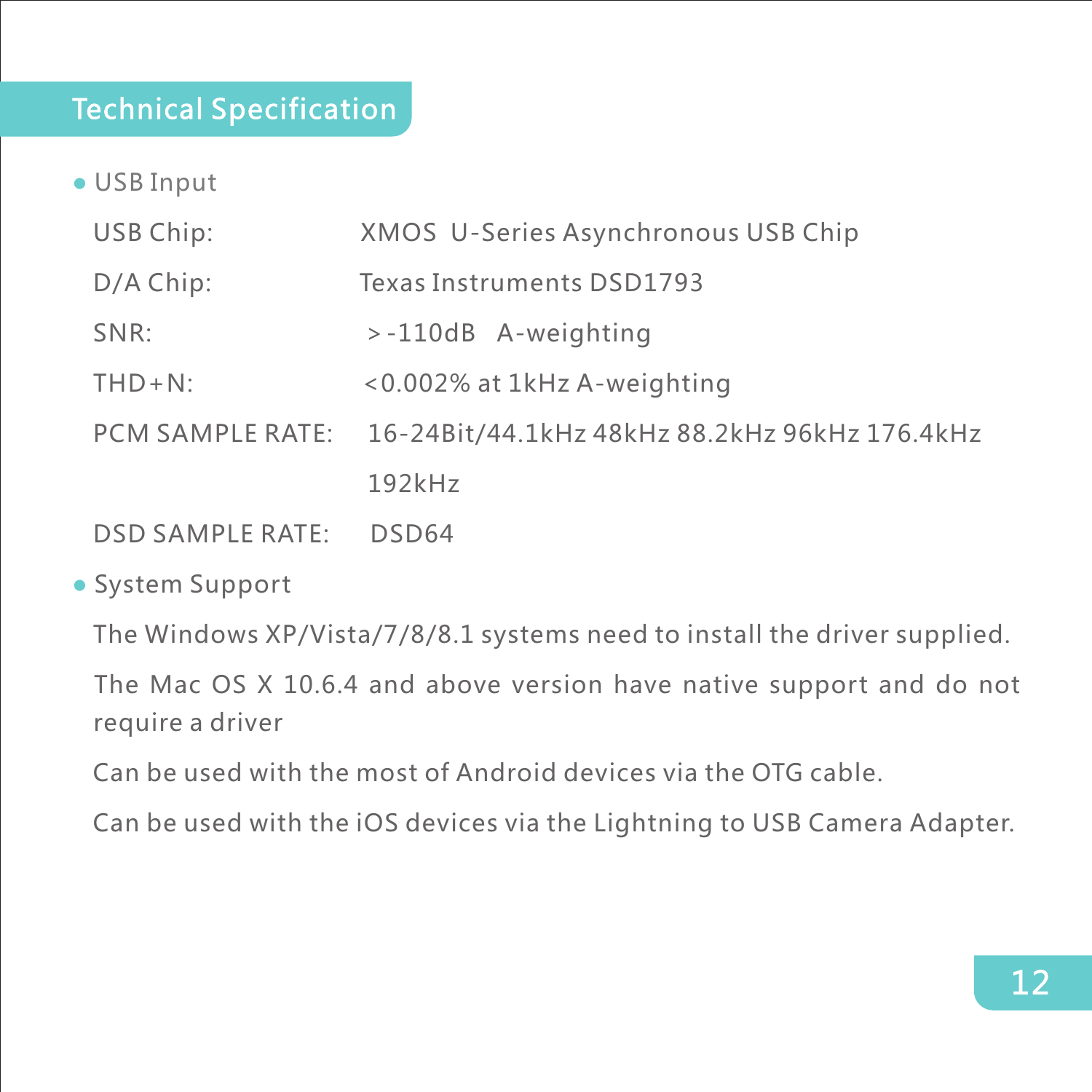# Technical Specification

• Power Specifications

| Power Voltage:          | 230V position is fit for AC220V-240V 50/60Hz            |
|-------------------------|---------------------------------------------------------|
|                         | 115V position is fit for AC100V-120V 50/60Hz            |
| Power Consumption: <25W |                                                         |
| Fuse:                   | AC250V/500mA 5x20mm                                     |
| • Other Specifications  |                                                         |
| Dimension:              | 285mm×142mm×49mm                                        |
|                         | $(L \times W \times H$ , including the protruding part) |
| Weight:                 | 1.7 <sub>kq</sub>                                       |

NOTE: For the improvement purpose, specifications subject to changes without prior notice.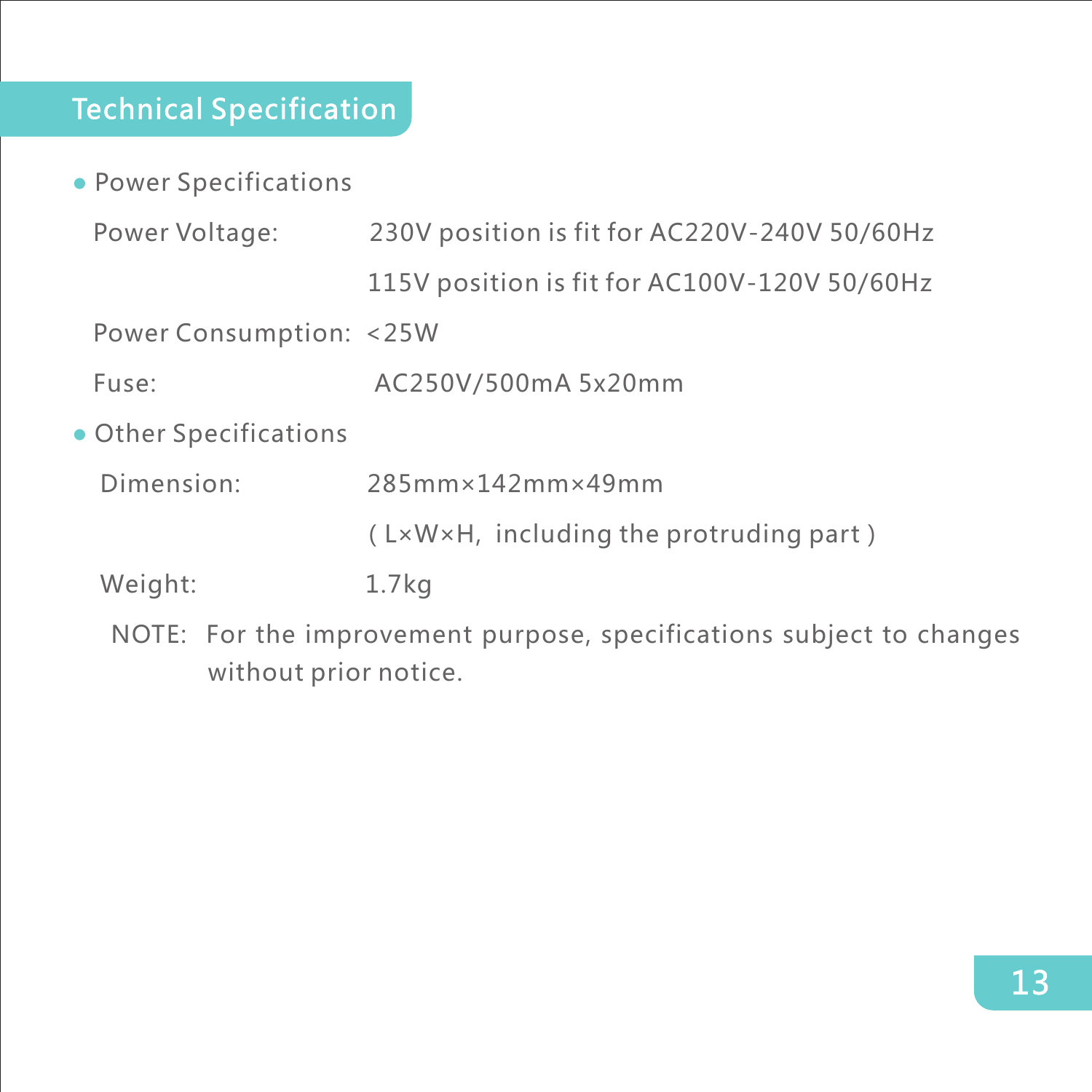### Customer Service

From the purchase date, we will provide you one-year-limited warranty, warranty does not cover accessories.

Any fault caused by quality problems during the warranty period, we will provide free maintenance. The free maintenance do not cover by incorrect using、negligence、accidental damage and unauthorized modifications or replace components.

For more information, please visit www.matrix-digi.com.